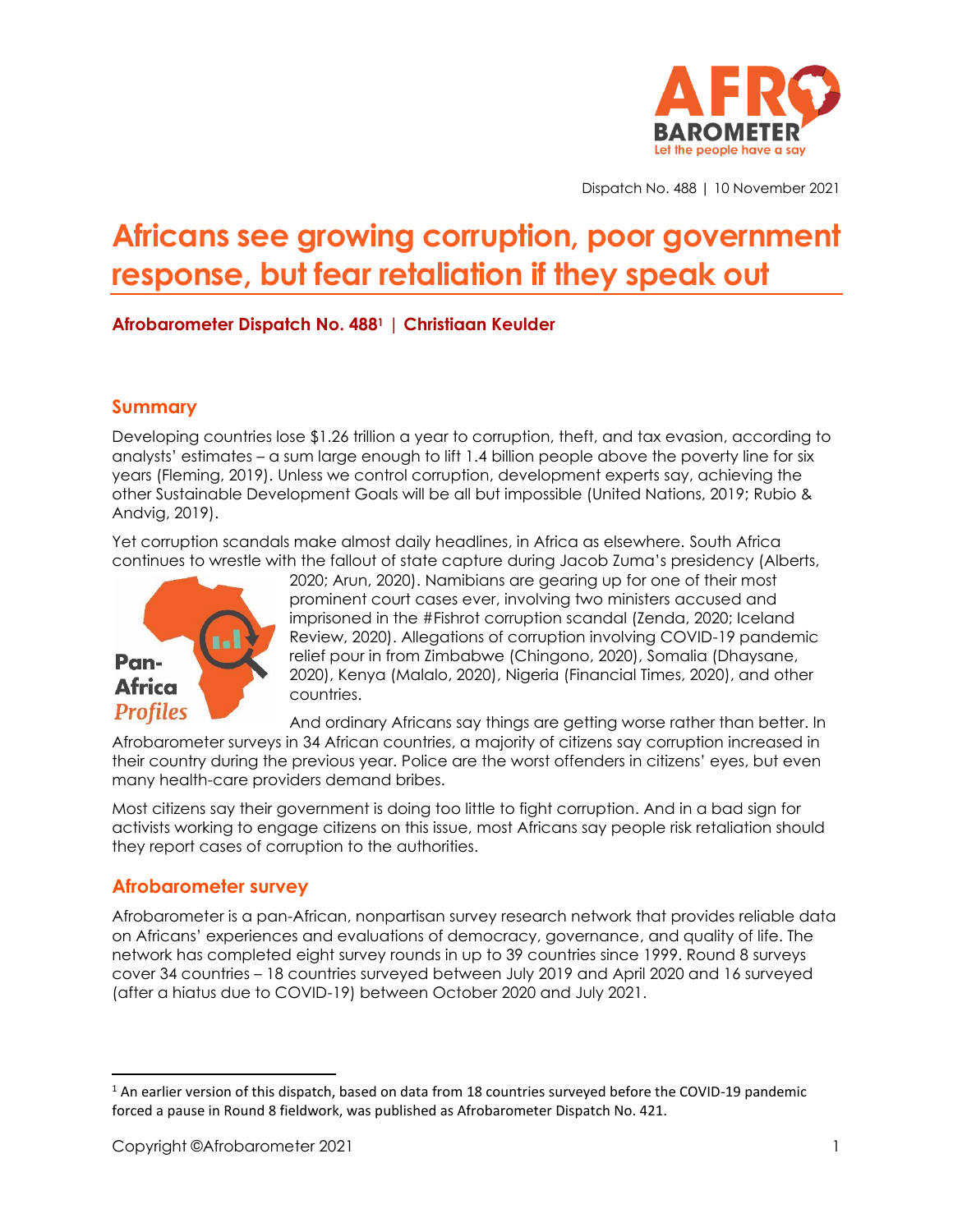

Afrobarometer conducts face-to-face interviews in the language of the respondent's choice with nationally representative samples of 1,200 to 2,400 that yield country-level results with margins of error of +/-2 to +/-3 percentage points at a 95% confidence level.

This 34-country analysis is based on 48,084 interviews (see Appendix Table A.1 for a list of countries and fieldwork dates). The data are weighted to ensure nationally representative samples. When reporting multi-country averages, all countries are weighted equally (rather than in proportion to population size). Due to rounding, reported totals may differ by 1 percentage point from the sum of sub-categories.

# **Key findings**

## *Extent of corruption*

- On average across 34 countries, almost six in 10 Africans (58%) say that corruption increased in their country during the previous year, including 40% who say it "increased a lot." One in five (21%) believe it decreased at least "somewhat," while 16% say it stayed at the same level [\(Figure 1\)](#page-3-0).
	- o Perceptions of increased corruption levels are most widespread in Gabon (82%), Lesotho (78%), and Mauritius (77%) [\(Figure 2\)](#page-4-0). At the other extreme, large majorities in Tanzania (77%) and Benin (70%) say corruption decreased.
	- o The situation has worsened significantly over the past six years in 17 of the 31 countries surveyed in both 2014/2015 and 2019/2021 [\(Figure 3\)](#page-5-0). Perceptions of increasing corruption have risen most dramatically in Mali (by +45 percentage points, from 31% to 76%), Senegal (+41 points), Gabon (+30 points), Guinea (+25 points), and Côte d'Ivoire (+24 points). In contrast, in five countries the number who report that corruption is increasing has dropped by more than 20 percentage points: Tanzania (-58 points), Benin (-53 points), Sierra Leone (-29 points), Ghana (-22 points), and Nigeria (-21 points).

## *Who is corrupt*

- Among key public institutions, the police are most widely seen as corrupt; on average, almost half (47%) of Africans say "most" or "all" police officials are involved in corruption, in addition to 38% who see "some of them" as corrupt (see also Sanny & Logan, 2020). More than one-third of citizens see corruption among most/all members of Parliament (MPs) (37%), civil servants (36%), judges and magistrates (35%), tax officials (35%), and Presidency officials (35%). Local government councillors fare only slightly better (31%) [\(Figure 4\)](#page-6-0).
	- o In 16 of the 34 countries, half or more of the adult population believe that "most" or "all" police officials are corrupt (**Figure 5**). This proportion exceeds two-thirds in Gabon (68%), Uganda (68%), Kenya (68%), and Liberia (67%) – three or four times the levels recorded in Cabo Verde (22%) and Morocco (15%).
	- o Perceptions of institutional corruption have increased modestly over the past decade [\(Figure 6\)](#page-8-0). On average across 30 countries consistently interviewed between Round 5 (2011/2013) and Round 8 (2019/2021), the proportion of citizens who see "most" or "all" officials as corrupt increased by 9 percentage points for the office of the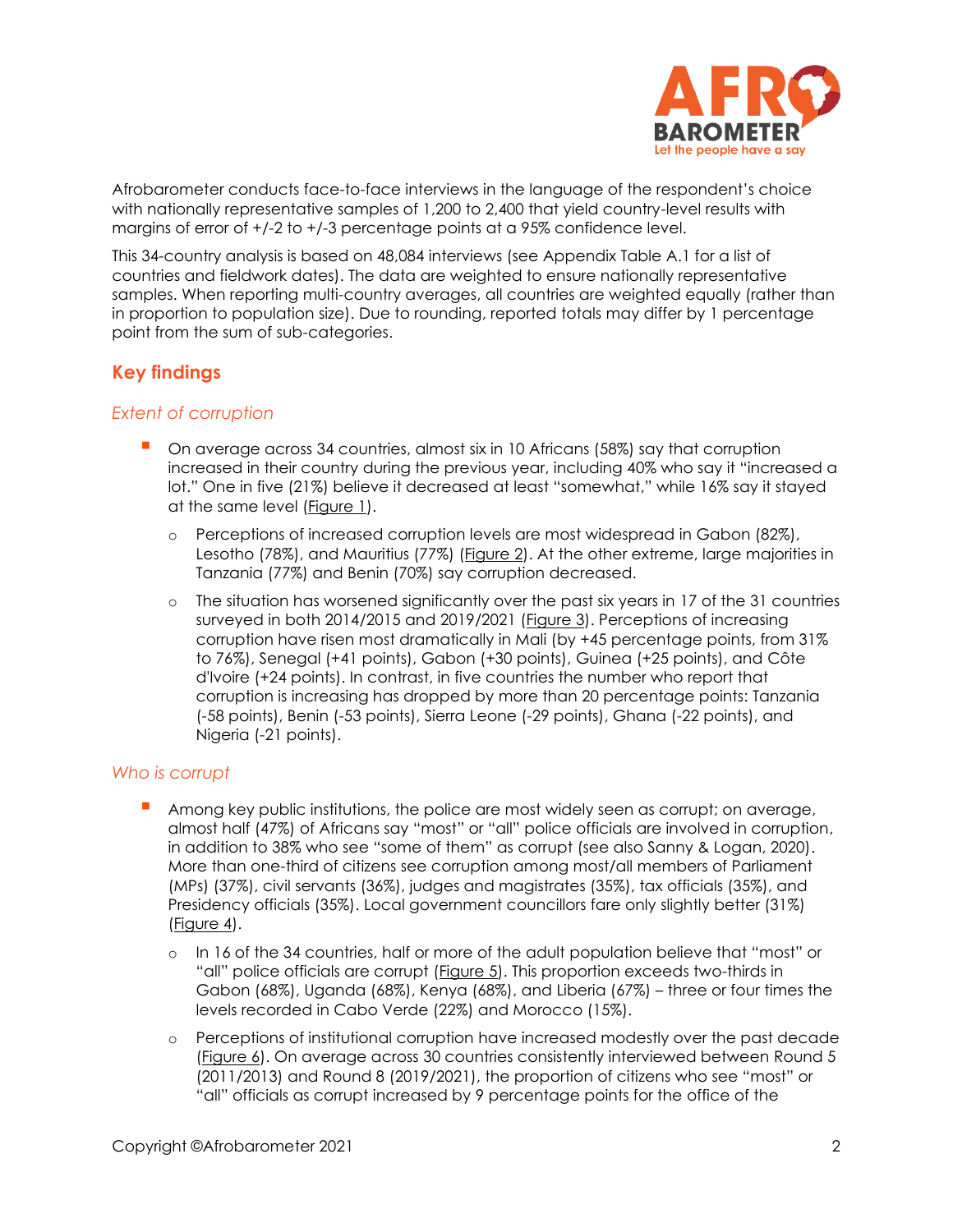

president/prime minister, by 8 points for MPs, and by 6 points for judges/magistrates while remaining steady for the police, civil servants, and local government councillors.

- o While perceived corruption varies greatly across countries and institutions, three countries – Gabon, Mali, and Liberia – appear among the five worst performers for a majority of the seven institutions [\(Figure 7\)](#page-9-0), suggesting that in these countries corruption can be seen as endemic. In some other countries, perceptions of official corruption are notably high for some but not all institutions; this is the case in South Africa (Presidency, MPs, local government councillors), Guinea (civil servants, judges and magistrates, tax officials), and Cameroon (civil servants, judges and magistrates, tax officials).
- o Tanzania and Cabo Verde consistently rank at the least corrupt end of the scale across all institutions, often joined by Mauritius (for four institutions) [\(Figure 8\)](#page-9-1).

## *Experience of bribery*

- Bribery is not an uncommon experience in most African countries [\(Figure 9\)](#page-10-0). On average across 34 countries, fully one-third of citizens who dealt with the police during the previous year say they had to pay a bribe (36% of those who sought police assistance, 34% of those who encountered the police in other situations, such as a traffic stop or investigation).
	- o The same is true for one in four citizens (25%) who tried to obtain a government document, and one in five who went for medical care (19%) or requested assistance at a public school (18%).
	- o Self-reported bribe-paying varies widely across countries [\(Figure 10\)](#page-11-0). Among citizens who sought a government identity document, for example, half of Cameroonians (52%) and Kenyans (50%) say they had to pay a bribe at least once. In contrast, fewer than one in 20 Cabo Verdeans, Mauritians, and Batswana report having to bribe someone to obtain such a document.
	- o Looking at the share of the whole population who had to pay a bribe to obtain any of these public services, Cabo Verde again stands out (3%), followed by Namibia (8%), Mauritius (8%), and Botswana (9%). But six in 10 Liberians (60%) were exposed to bribery in exchange for public services during the previous 12 months, as were about half of Ugandans (53%), Cameroonians (50%), Guineans (50%), and Sierra Leoneans (49%) [\(Figure 11\)](#page-12-0).

## *Fight against corruption*

- Almost two-thirds of Africans say their government is doing a "fairly bad" (25%) or "very bad" (40%) job of fighting official corruption. Only three in 10 (31%) approve of their government's performance ([Figure 12\)](#page-13-0).
	- o Only in three countries do more than half of citizens approve of their government's anti-corruption efforts: Tanzania (84%), Benin (74%), and Botswana (57%) [\(Figure 13\)](#page-14-0).
	- o In 22 of the 34 countries, fewer than one-third of citizens give their government passing marks on corruption, including fewer than one in five Gabonese (14%), Liberians (15%), Zambians (15%), Senegalese (17%), Cabo Verdeans (17%), and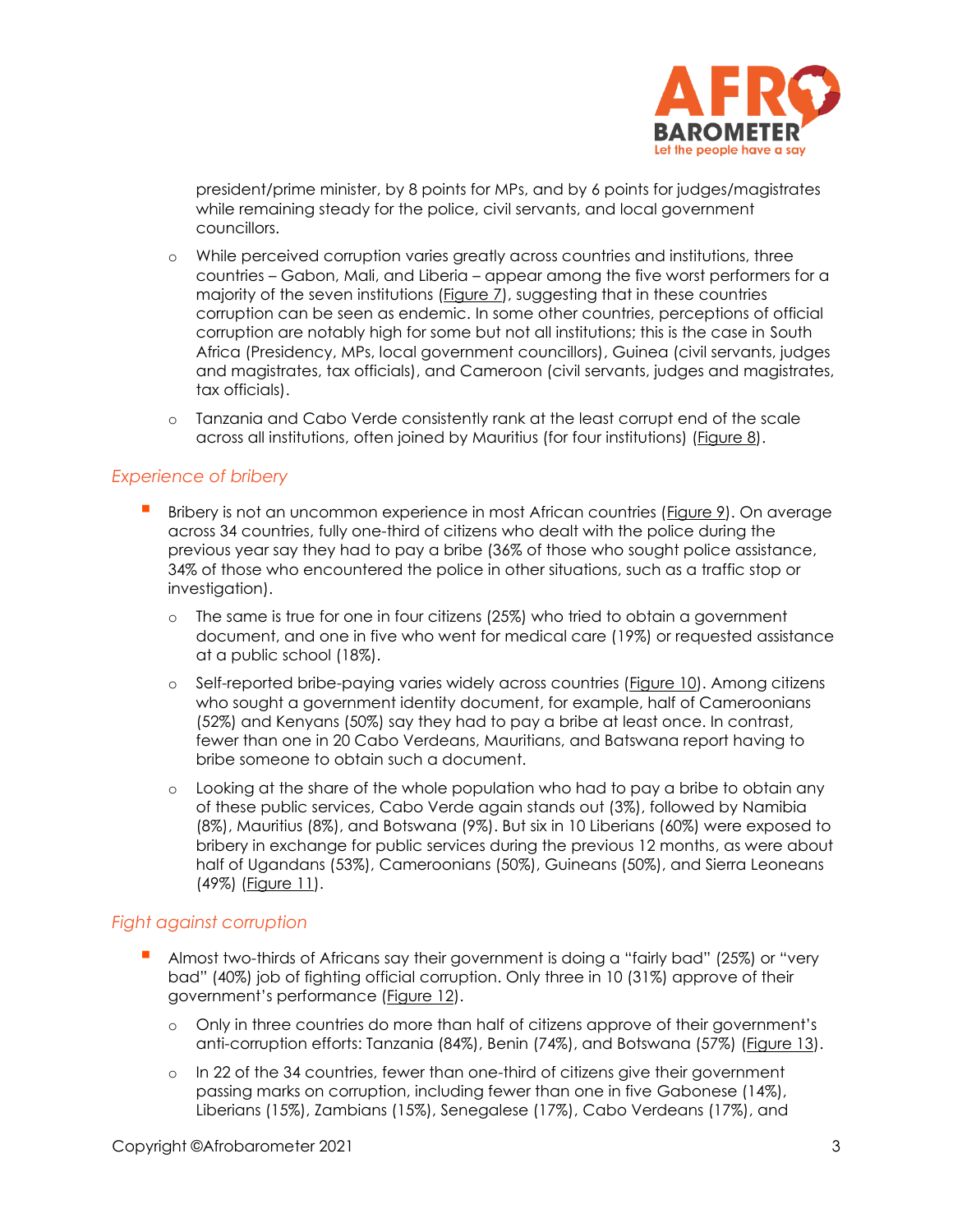

Sudanese (17%). Considering that Cabo Verdeans report some of the lowest levels of corruption in key institutions, one might be surprised at how critical they are of their government's anti-corruption efforts, suggesting that the level of perceived corruption in a country can be a poor predictor of the level of popular satisfaction with the government's performance on the issue.

o On average across 30 countries surveyed in both 2011/2013 and 2019/2021, positive assessments of the government's handling of corruption declined by 4 percentage points, including huge drops in Senegal (-38 points), Zambia (-36 points), Malawi (-20 points), Cabo Verde (-20 points), and Lesotho (-20 points) [\(Figure 14\)](#page-15-0). Tanzania (+51 points), Benin (+27 points), and Burkina Faso (+18 points) top the list of eight countries with significant improvements in public ratings over the past decade.

#### *Fear of retaliation*

- **E** Seven in 10 Africans (71%) say that ordinary citizens risk retaliation or other negative consequences if they report corruption to the authorities. Only one in four (27%) believe they can speak up without fear [\(Figure 15\)](#page-16-0).
	- o In Gabon, fear of retaliation is nearly universal (91%) [\(Figure 16\)](#page-16-1). The Gambia (43%) and Morocco (48%) are the only countries where fewer than half of citizens share this view.

# **Charts**

## *Extent of corruption*

#### <span id="page-3-0"></span>**Figure 1: Corruption increased/decreased in previous 12 months** | 34 countries | 2019/2021



*Respondents were asked: In your opinion, over the past year, has the level of corruption in this country increased, decreased, or stayed the same?*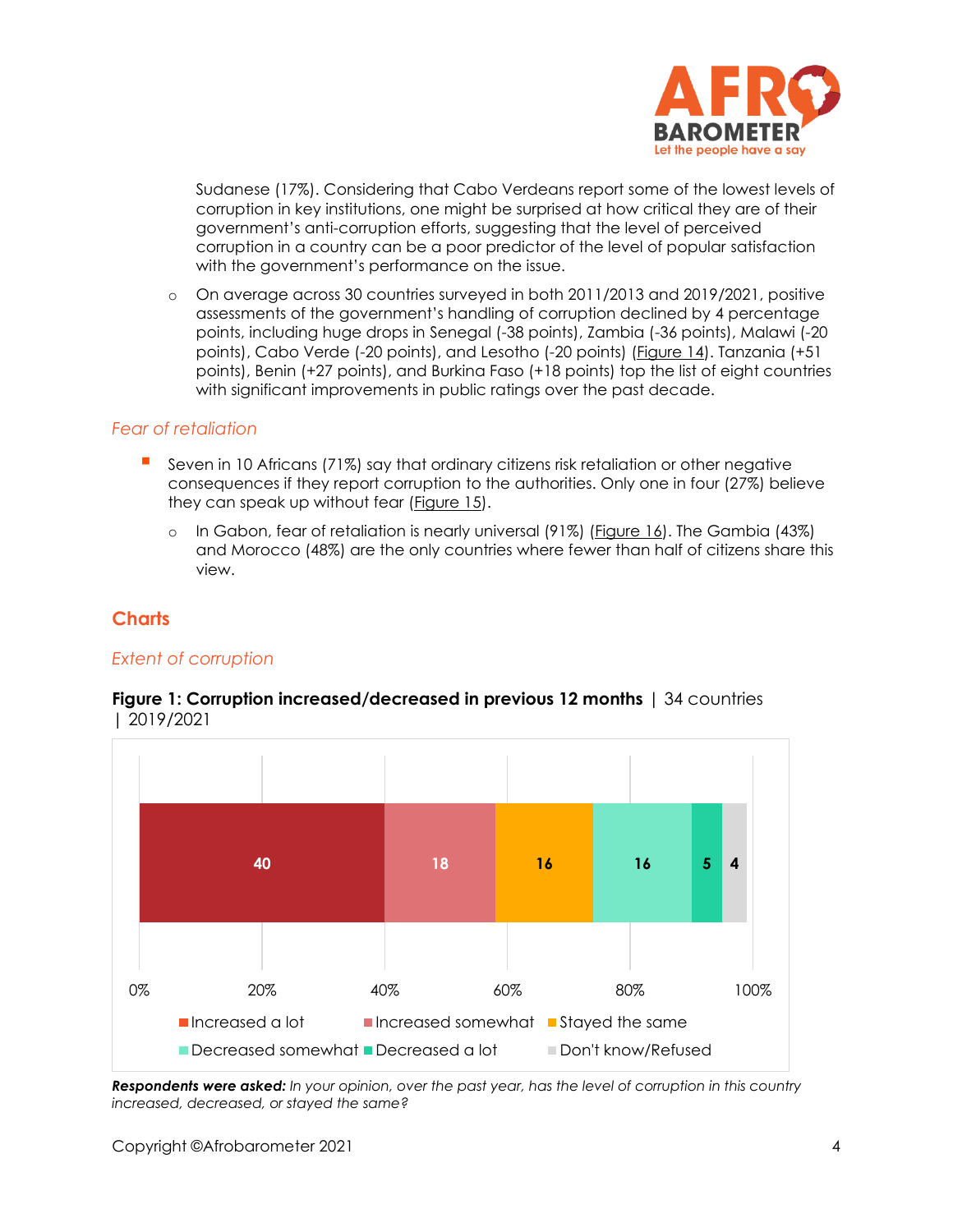

| Gabon               |                                                                   | 82              |             | 12<br>6.       |
|---------------------|-------------------------------------------------------------------|-----------------|-------------|----------------|
| Lesotho             |                                                                   | 78              | 10          | 10             |
| Mauritius           |                                                                   | $\overline{77}$ | 14          | 7.             |
| Mali                |                                                                   | $\overline{76}$ | 8           | 16             |
| Senegal             |                                                                   | 75              |             | 10 I           |
| Namibia             | $\overline{73}$                                                   |                 | 15          | 9 <sup>2</sup> |
| Eswatini            | $\overline{73}$                                                   |                 | 15          | $9 -$          |
| South Africa        | 72                                                                |                 | 17          | 9.             |
| Liberia             | $\overline{72}$                                                   |                 | 21          | 7.             |
| Zambia              |                                                                   |                 | 16          | 8              |
| Malawi              | 68                                                                |                 | 17          | 12             |
| Sudan               | 67                                                                |                 | 10          | 22             |
| Cameroon            | 65                                                                |                 | 23          | 12             |
| Kenya               | 64                                                                |                 | 11          | 24             |
| Tunisia             | 63                                                                |                 | 17          | 16             |
| Guinea              | 63                                                                |                 | 13          | 23             |
| Uganda              | 63                                                                |                 | 17          | 13             |
| Gambia              | 61                                                                |                 | 11<br>19.   |                |
| Togo                | 60                                                                |                 | 17          | 21             |
| 34-country average  | 58                                                                |                 | 16          | 21             |
| Côte d'Ivoire       | $\overline{56}$                                                   |                 | 22          | 20             |
| Nigeria             | 55                                                                |                 | 18          | 25             |
| Zimbabwe            | 55                                                                |                 | 25          | 13             |
| Ghana               | 54                                                                |                 | 19<br>$19-$ |                |
| Mozambique          | 54                                                                |                 | 20<br>23    |                |
| Niger               | 52                                                                | 18              | 24          |                |
| Botswana            | 50                                                                | 17              | 22          |                |
| Cabo Verde          | 48                                                                | 26              | 13          |                |
| <b>Burkina Faso</b> | 47                                                                | 15              | 35          |                |
| Ethiopia            | 42                                                                | 17              | 36          |                |
| Morocco             | 42                                                                | 34              |             | 22             |
| Sierra Leone        | 41                                                                | 19              | 31          |                |
| Angola              | 32                                                                | 14              | 44          |                |
| <b>Benin</b>        | 9                                                                 |                 | 70          |                |
| Tanzania            | 10                                                                |                 |             |                |
|                     | 0%<br>20%                                                         | 40%<br>60%      | 80%         | 100%           |
|                     | Increased somewhat/a lot Stayed the same Decreased somewhat/a lot |                 |             |                |

# <span id="page-4-0"></span>**Figure 2: Corruption increased/decreased in previous 12 months** | 34 countries | 2019/2021

*Respondents were asked: In your opinion, over the past year, has the level of corruption in this country increased, decreased, or stayed the same?*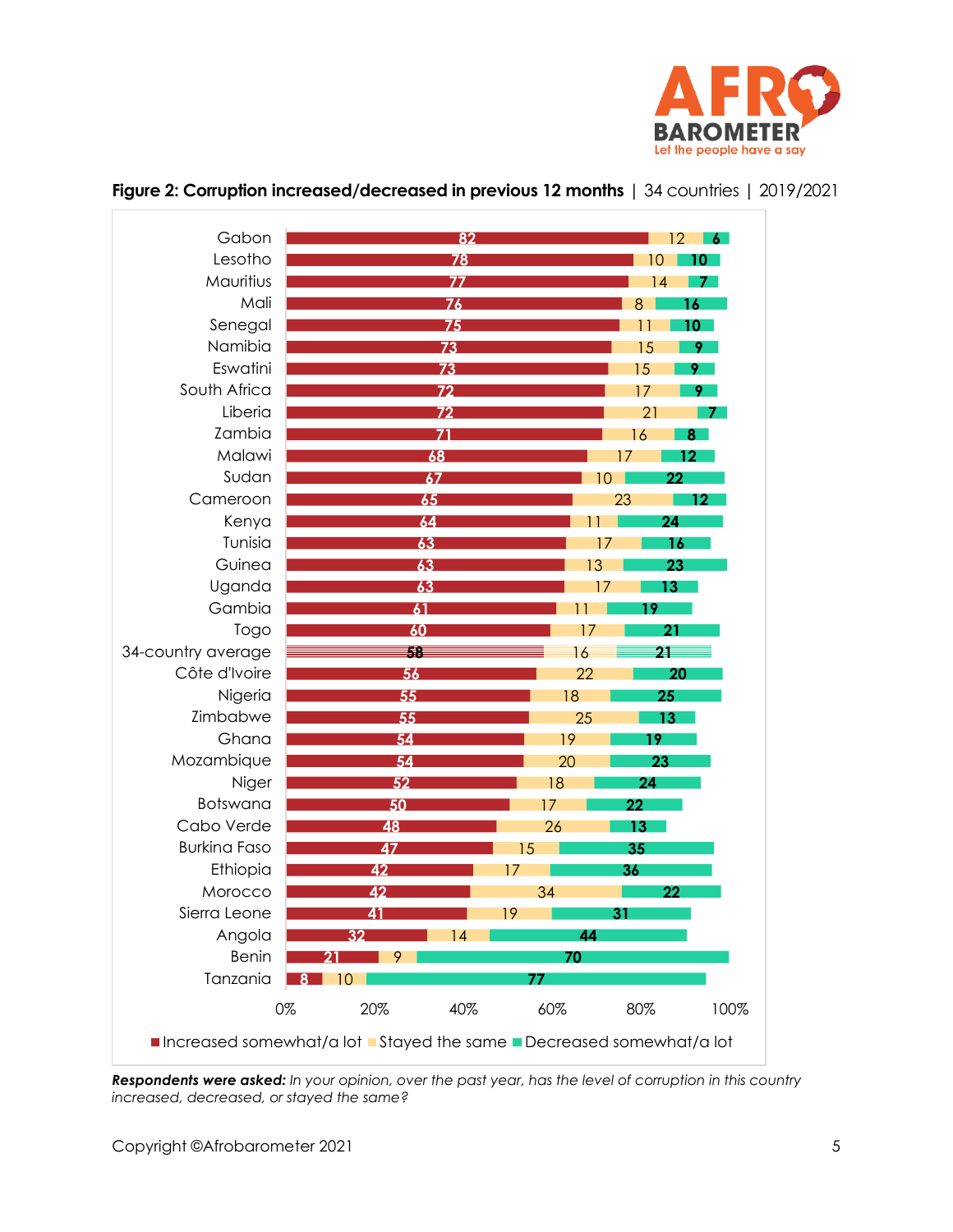



<span id="page-5-0"></span>

| <b>Figure 3: Perception that corruption is increasing (percentage points)</b>   31 countries* |  |  |
|-----------------------------------------------------------------------------------------------|--|--|
| $ 2014-2021$                                                                                  |  |  |

*Figure shows the change (in percentage points) between survey rounds in 2014/2015 and 2019/2021 in the proportion of respondents who say corruption increased "somewhat" or "a lot" during the previous year. Positive numbers indicate increases in corruption. \*Angola, Ethiopia, and the Gambia were not surveyed in 2014/2015.*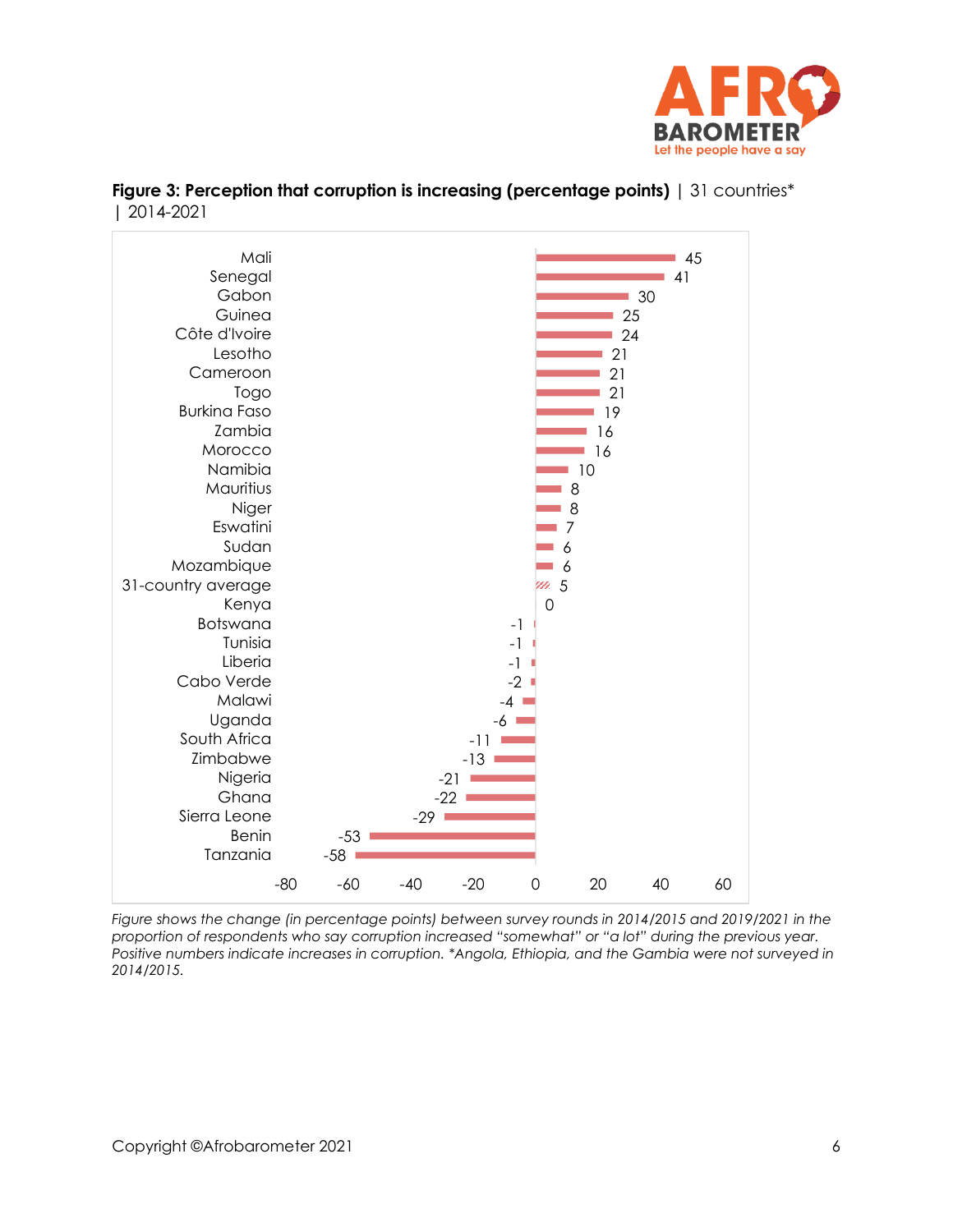

# *Who is corrupt*



# <span id="page-6-0"></span>**Figure 4: Corruption in key public institutions** | 34 countries\* | 2019/2021

*Respondents were asked: How many of the following people do you think are involved in corruption, or haven't you heard enough about them to say? (% who say "most" or "all")*

*\*The question about local government councillors was not asked in Angola.*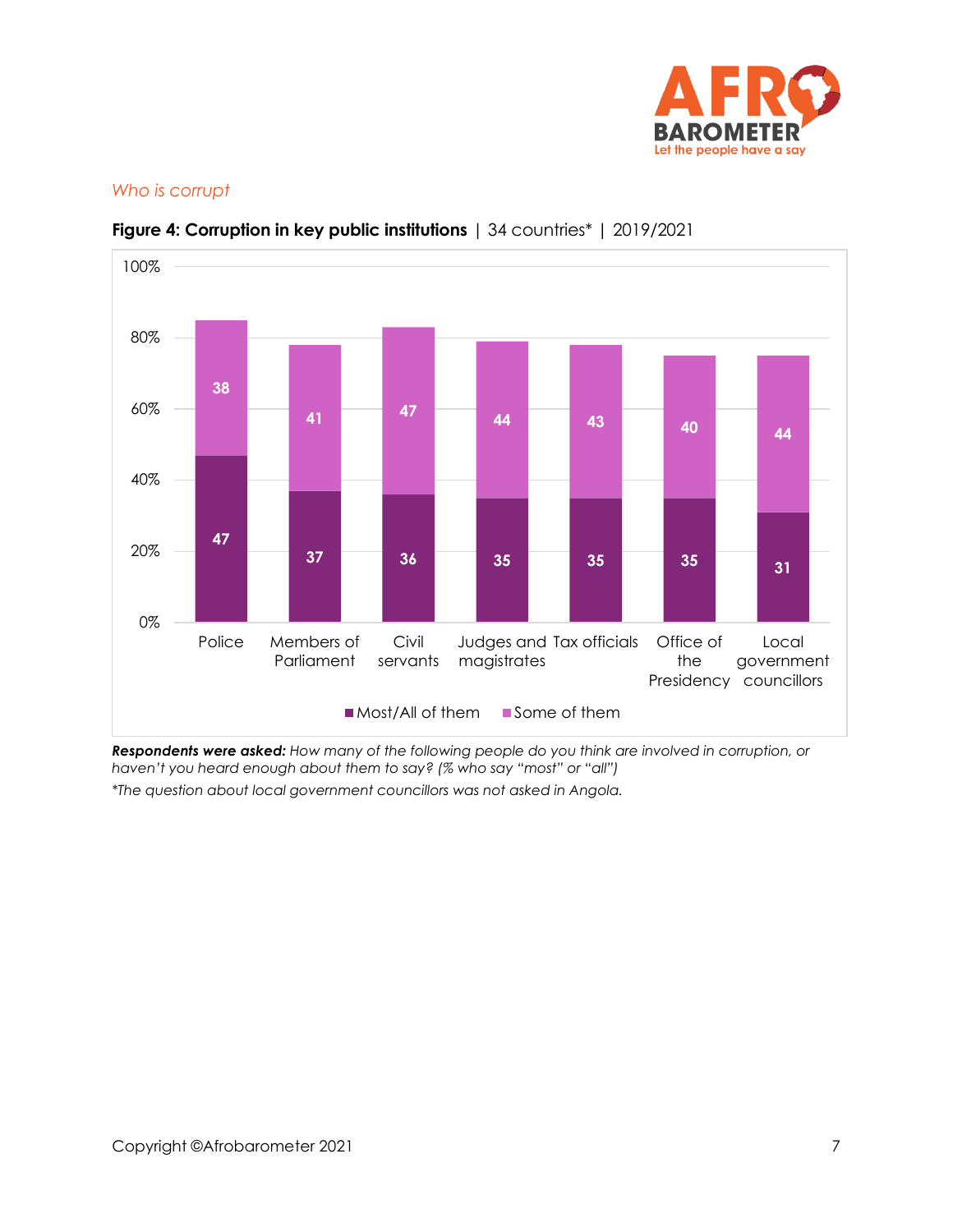



#### <span id="page-7-0"></span>**Figure 5: Perceived corruption among the police** | 34 countries | 2019/2021

*Respondents were asked: How many of the following people do you think are involved in corruption, or haven't you heard enough about them to say: Police? (% who say "most" or "all")*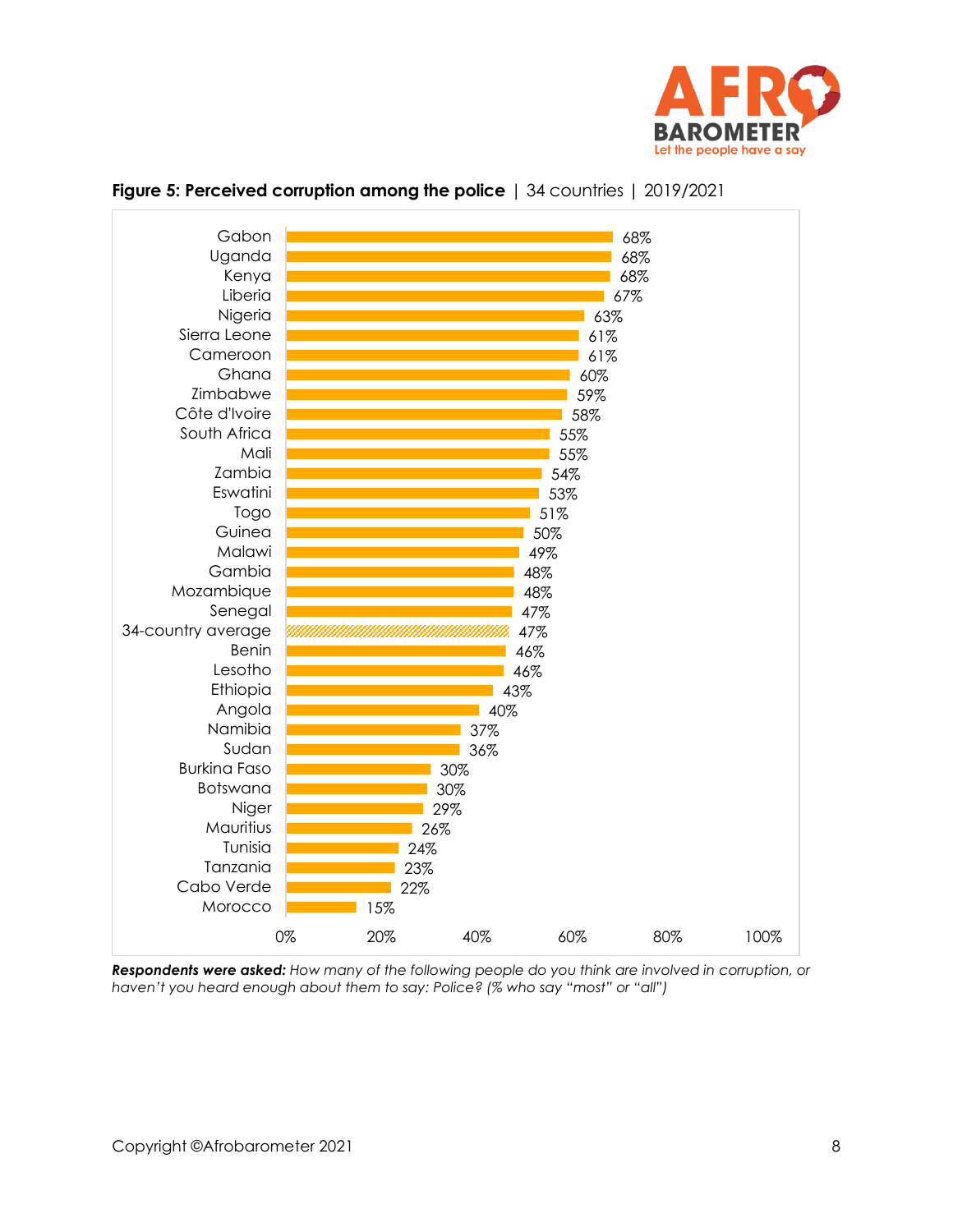



<span id="page-8-0"></span>**Figure 6: Changes in perceived corruption** | by key institution | 30<sup>\*</sup> countries | 2011-2021

*Respondents were asked: How many of the following people do you think are involved in corruption, or haven't you heard enough about them to say? (% who say "most" or "all")*

\* *Question about prime minister not asked in Morocco in 2011/2013. Question about local government councillors not asked in Malawi in 2014/2015.*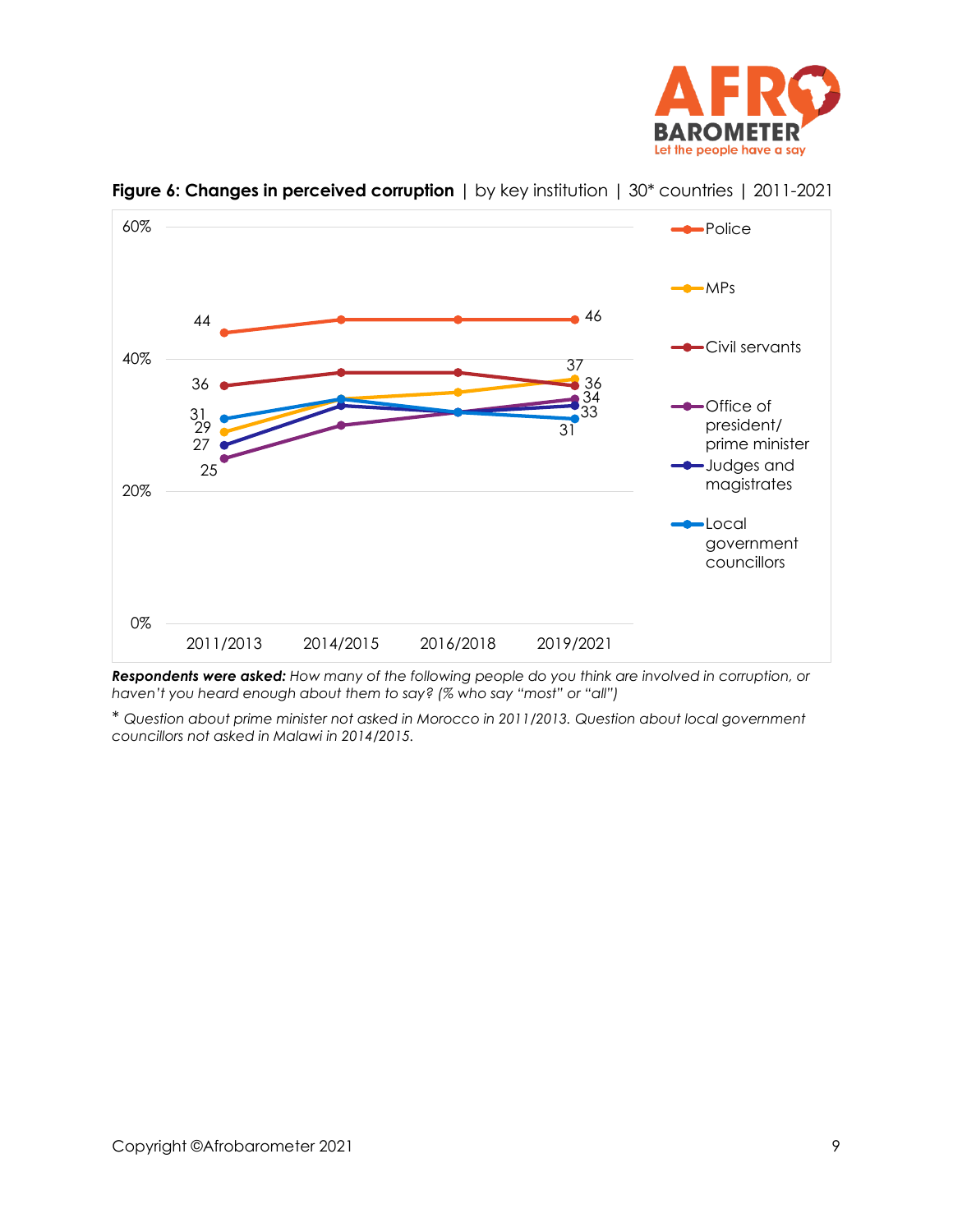



<span id="page-9-0"></span>**Figure 7: Countries with highest perceived corruption** | by key institution | 34 countries | 2019/2021

*Respondents were asked: How many of the following people do you think are involved in corruption, or haven't you heard enough about them to say? (Figure shows, for each of seven institutions, the five countries where the largest proportions of respondents say "most" or "all" officials are corrupt.)*



<span id="page-9-1"></span>**Figure 8: Countries with lowest perceived corruption**  $\vert$  by key institution  $\vert$  34 countries | 2019/2021

*Respondents were asked: How many of the following people do you think are involved in corruption, or haven't you heard enough about them to say? (Figure shows, for each of seven institutions, the five countries where the smallest proportions of respondents say "most" or "all" officials are corrupt.)*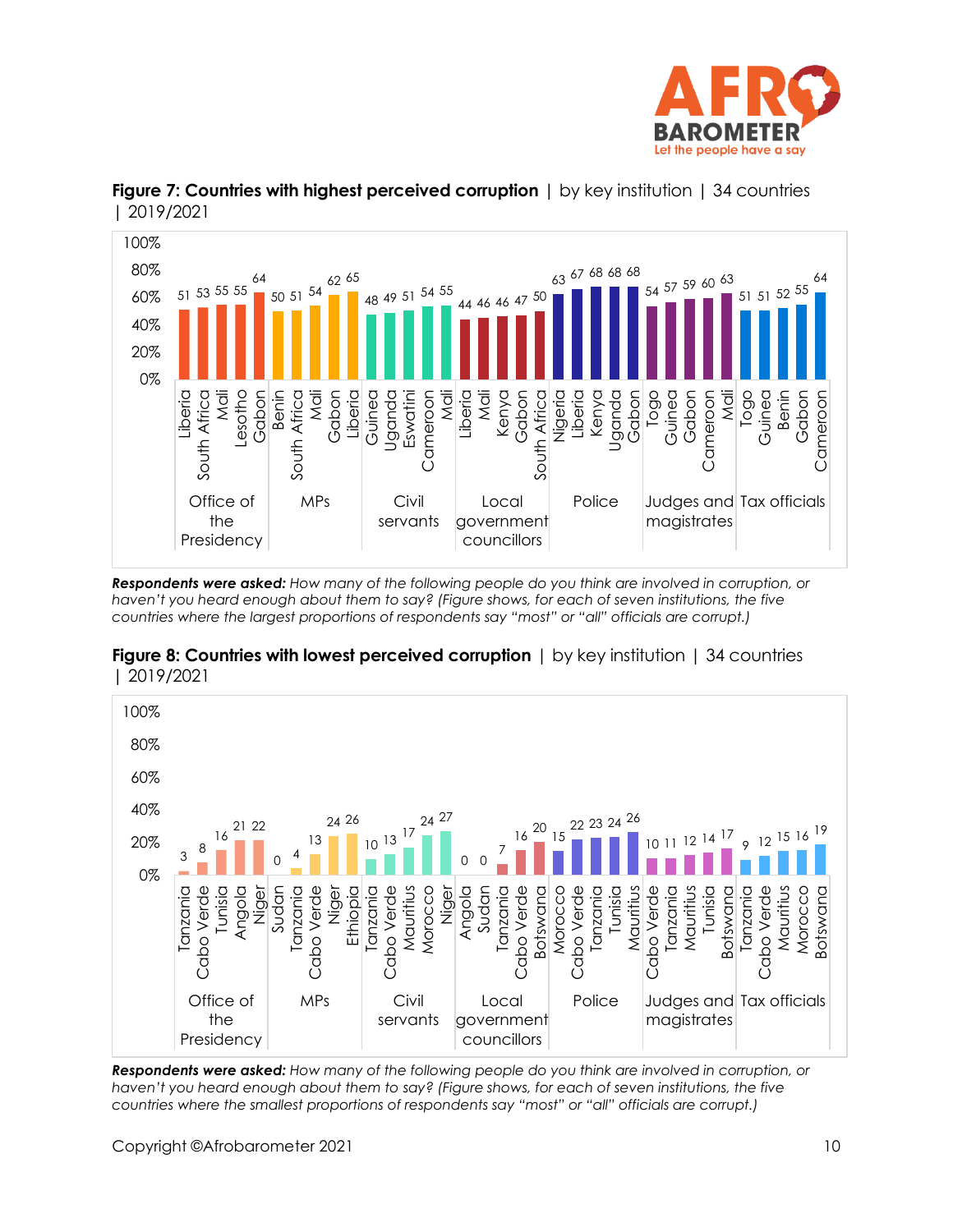

# *Experience of bribery*



<span id="page-10-0"></span>**Figure 9: Share of service users who had to pay a bribe to obtain each public service**  | 34 countries | 2019/2021

#### *Respondents were asked:*

*In the past 12 months, have you had contact with a public school? [If yes:] How often, if ever, did you*  have to pay a bribe, give a gift, or do a favour for a teacher or school official in order to get the *services you needed from the schools?*

*In the past 12 months, have you had contact with a public clinic or hospital? [If yes:] How often, if ever, did you have to pay a bribe, give a gift, or do a favour for a health worker or clinic or hospital staff in order to get the medical care you needed?*

*In the past 12 months, have you tried to get an identity document like a birth certificate, driver's license, passport or voter's card, or permit from government? [If yes:] How often, if ever, did you have to pay a bribe, give a gift, or do a favour for a government official in order to get the document you needed?*

*In the past 12 months, have you requested assistance from the police? [If yes:] How often, if ever, did you have to pay a bribe, give a gift, or do a favour for a police officer in order to get the assistance you needed?* 

In the past 12 months, how often have you encountered the police in other situations, like at *checkpoints, during identity checks or traffic stops, or during an investigation? [If yes:] How often, if ever did you have to pay a bribe, give a gift, or do a favour for a police officer in order to avoid a problem during one of these encounters?*

*(% who say "once or twice," "a few times," or "often." Respondents who did not have contact with these services are excluded.)*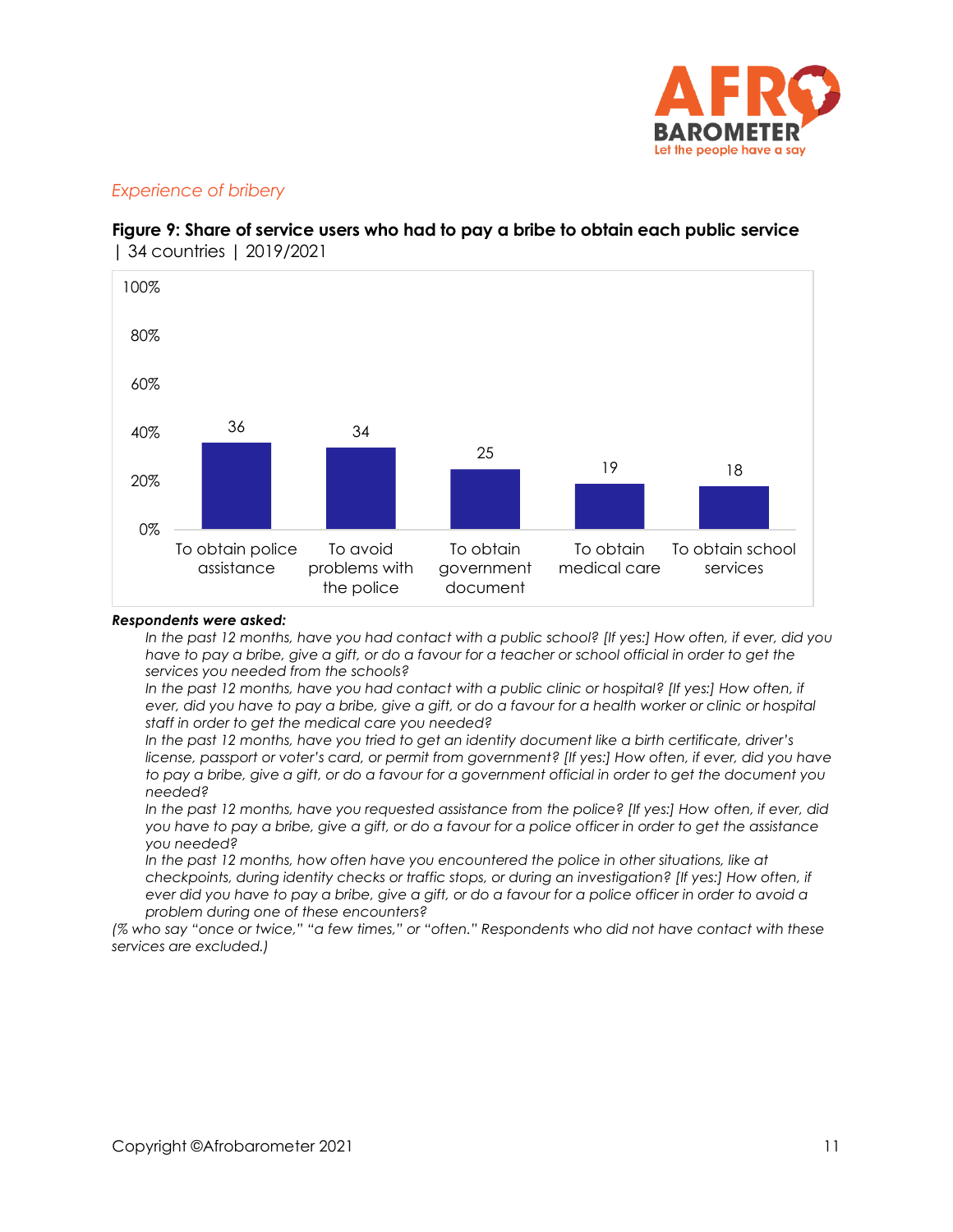



<span id="page-11-0"></span>**Figure 10: Share of citizens seeking identity documents who had to pay a bribe**  | 34 countries | 2019/2021

*Respondents were asked: In the past 12 months, have you tried to get an identity document like a birth certificate, driver's license, passport or voter's card, or permit from government? [If yes:] How often, if ever, did you have to pay a bribe, give a gift, or do a favour for a government official in order to get the document you needed?*

*(Respondents who did not try to get an identity document are excluded.)*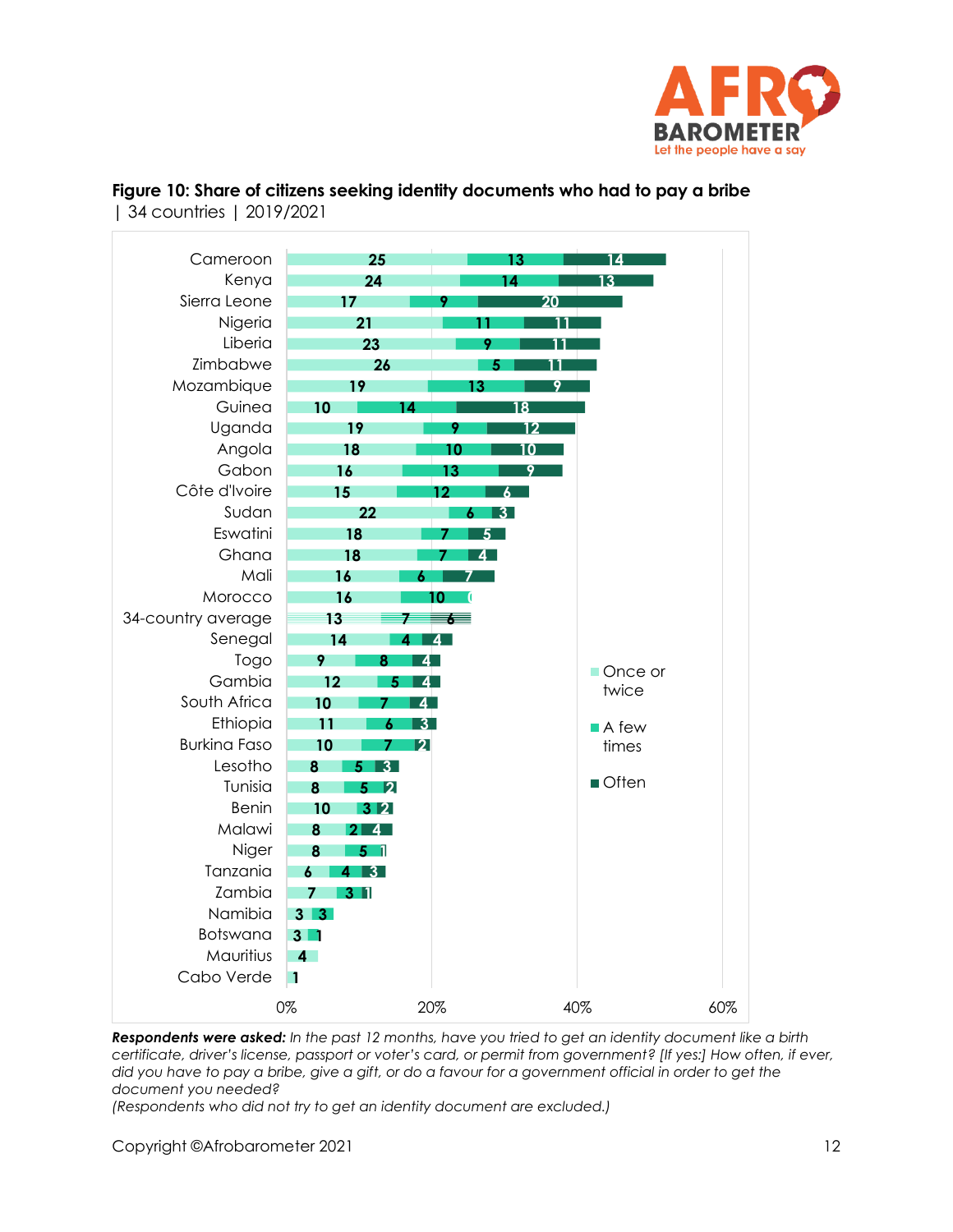



#### <span id="page-12-0"></span>**Figure 11: Share of total population exposed to bribery to obtain any public service**  | 34 countries | 2019/2021

#### *Respondents were asked:*

*In the past 12 months, have you had contact with a public school? [If yes:] How often, if ever, did you have to pay a bribe, give a gift, or do a favour for a teacher or school official in order to get the services you needed from the schools?*

*In the past 12 months, have you had contact with a public clinic or hospital? [If yes:] How often, if ever, did you have to pay a bribe, give a gift, or do a favour for a health worker or clinic or hospital staff in order to get the medical care you needed?*

*In the past 12 months, have you tried to get an identity document like a birth certificate, driver's license, passport or voter's card, or permit from government? [If yes:] How often, if ever, did you have to pay a bribe, give a gift, or do a favour for a government official in order to get the document you needed?*

*In the past 12 months, have you requested assistance from the police? [If yes:] How often, if ever, did you have to pay a bribe, give a gift, or do a favour for a police officer in order to get the assistance you needed?* 

In the past 12 months, how often have you encountered the police in other situations, like at *checkpoints, during identity checks or traffic stops, or during an investigation? [If yes:] How often, if ever did you have to pay a bribe, give a gift, or do a favour for a police officer in order to avoid a problem during one of these encounters?*

*(% of all respondents who say they ever paid a bribe ("once or twice," "a few times," or "often") for any of these services or to avoid problems in the past year)*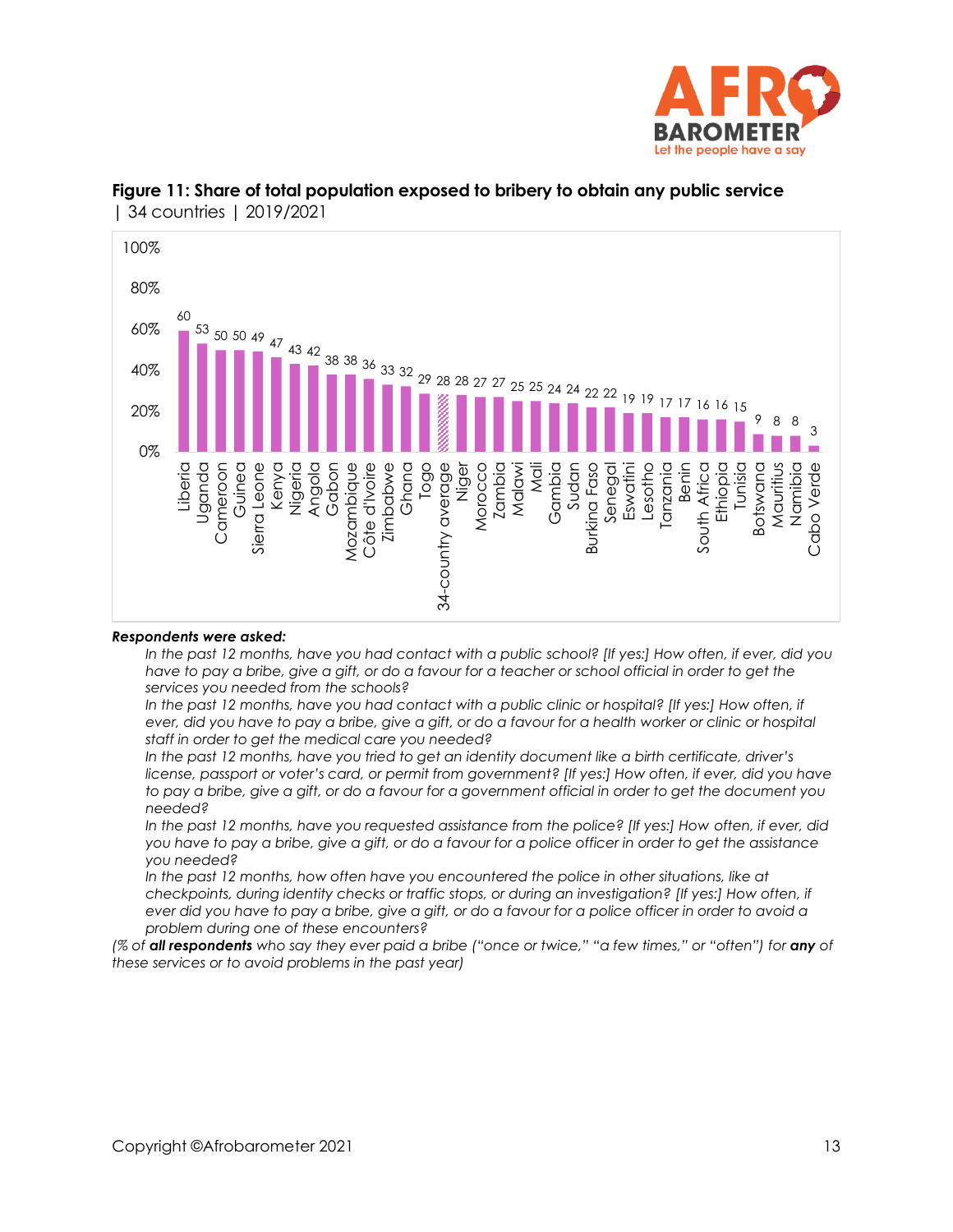

# *Fight against corruption*



<span id="page-13-0"></span>**Figure 12: Government performance in fighting corruption |** 34 countries | 2019/2021

*Respondents were asked: How well or badly would you say the current government is handling the following matters, or haven't you heard enough to say: Fighting corruption in government?*

> Do your own analysis of Afrobarometer data – on any question, for any country and survey round. It's easy and free at www.afrobarometer.org/online-data-analysis.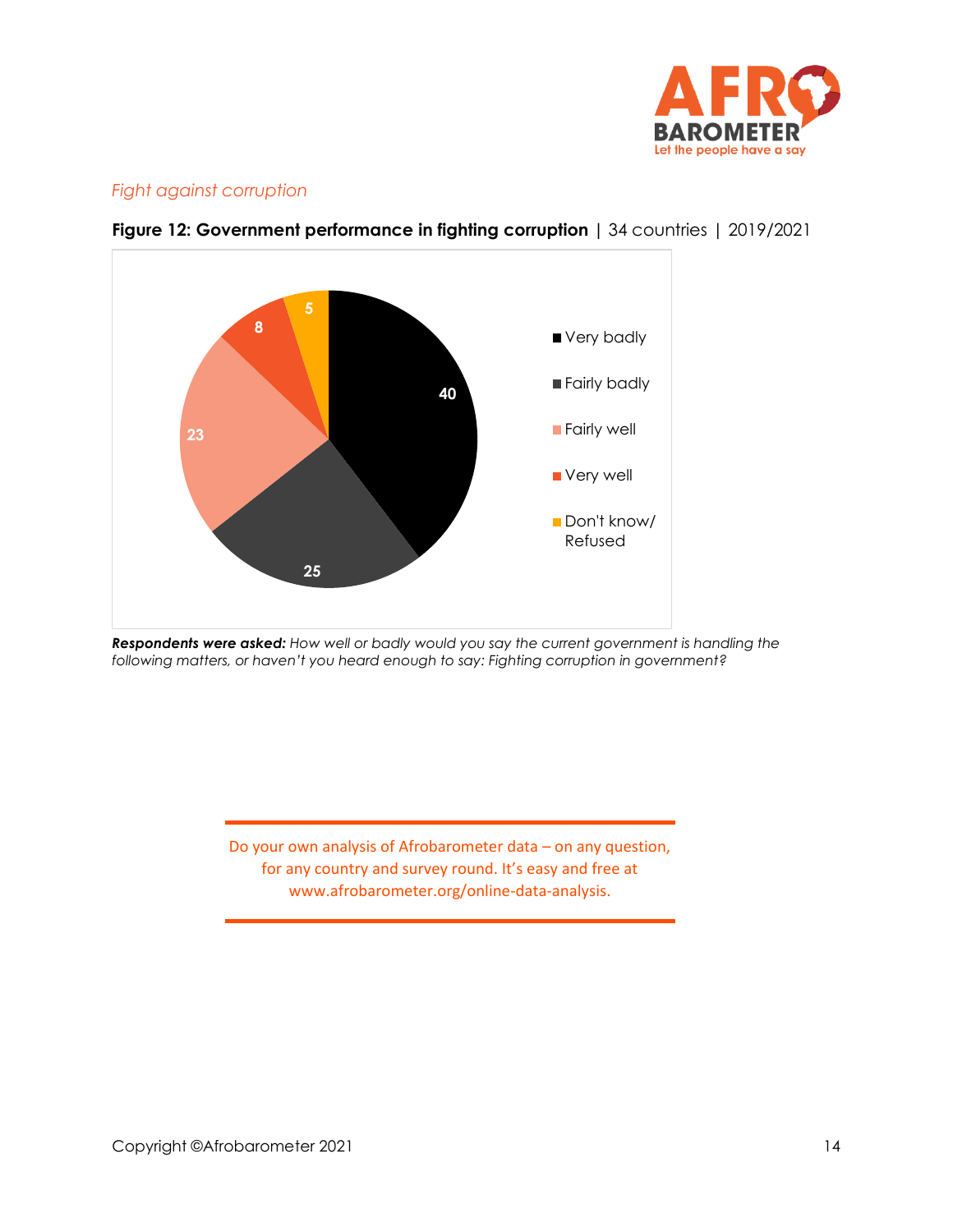

| Tanzania              |                 | 84                 |                 |                         | Δ    |
|-----------------------|-----------------|--------------------|-----------------|-------------------------|------|
| <b>Benin</b>          |                 | 74                 |                 | 25                      |      |
| Botswana              |                 | 57                 |                 | 39                      |      |
| Sierra Leone          | 49              |                    |                 | 38                      |      |
| Ethiopia              | 42              |                    |                 | 55                      |      |
| <b>Burkina Faso</b>   | 40              |                    |                 | 57                      |      |
| Ghana                 | 39              |                    |                 | 57                      |      |
| Mozambique            | 38              |                    |                 | 56                      |      |
| Eswatini              | 37              |                    |                 | 56                      |      |
| Kenya                 | 37              |                    | 61              |                         |      |
| Morocco               | 34              |                    | 66              |                         |      |
| Angola                | 34              |                    |                 | 53                      |      |
| Niger                 | 31              |                    | 63              |                         |      |
| Togo                  | 31              |                    | 65              |                         |      |
| 34-country average    |                 |                    | 64              |                         |      |
| Cameroon              | 30              |                    | 69              |                         |      |
| Nigeria               | 29              |                    | 70              |                         |      |
| Côte d'Ivoire         | 28              |                    | 69              |                         |      |
| Malawi                | $\overline{27}$ |                    | 69              |                         |      |
| Namibia               | 27              |                    | 70              |                         |      |
| Mauritius             | 27              |                    | 70              |                         |      |
| Zimbabwe              | 26              |                    | 66              |                         |      |
| Mali                  | 23              |                    | $\overline{76}$ |                         |      |
| South Africa          | 21              |                    | $\overline{76}$ |                         |      |
| Uganda                | 21              |                    | 74              |                         |      |
| Gambia                | 19              |                    | 76              |                         |      |
| Guinea                | 19              |                    | 80              |                         |      |
| Tunisia               | 19              |                    | 69              |                         |      |
| Lesotho               | 19              |                    | 76              |                         |      |
| Sudan                 |                 |                    | 81              |                         |      |
| Cabo Verde            |                 |                    | 64              |                         |      |
| Senegal               |                 |                    | 77              |                         |      |
| Zambia                |                 |                    |                 |                         |      |
| Liberia               | 5               |                    | 85              |                         |      |
| Gabon                 |                 |                    | 86              |                         |      |
|                       | 20%<br>0%       | 40%                | 60%             | 80%                     | 100% |
| Fairly well/Very well |                 | Don't know/Refused |                 | Fairly badly/Very badly |      |

# <span id="page-14-0"></span>**Figure 13: Government performance in fighting corruption** | 34 countries | 2019/2021

*Respondents were asked: How well or badly would you say the current government is handling the following matters, or haven't you heard enough to say: Fighting corruption in government?*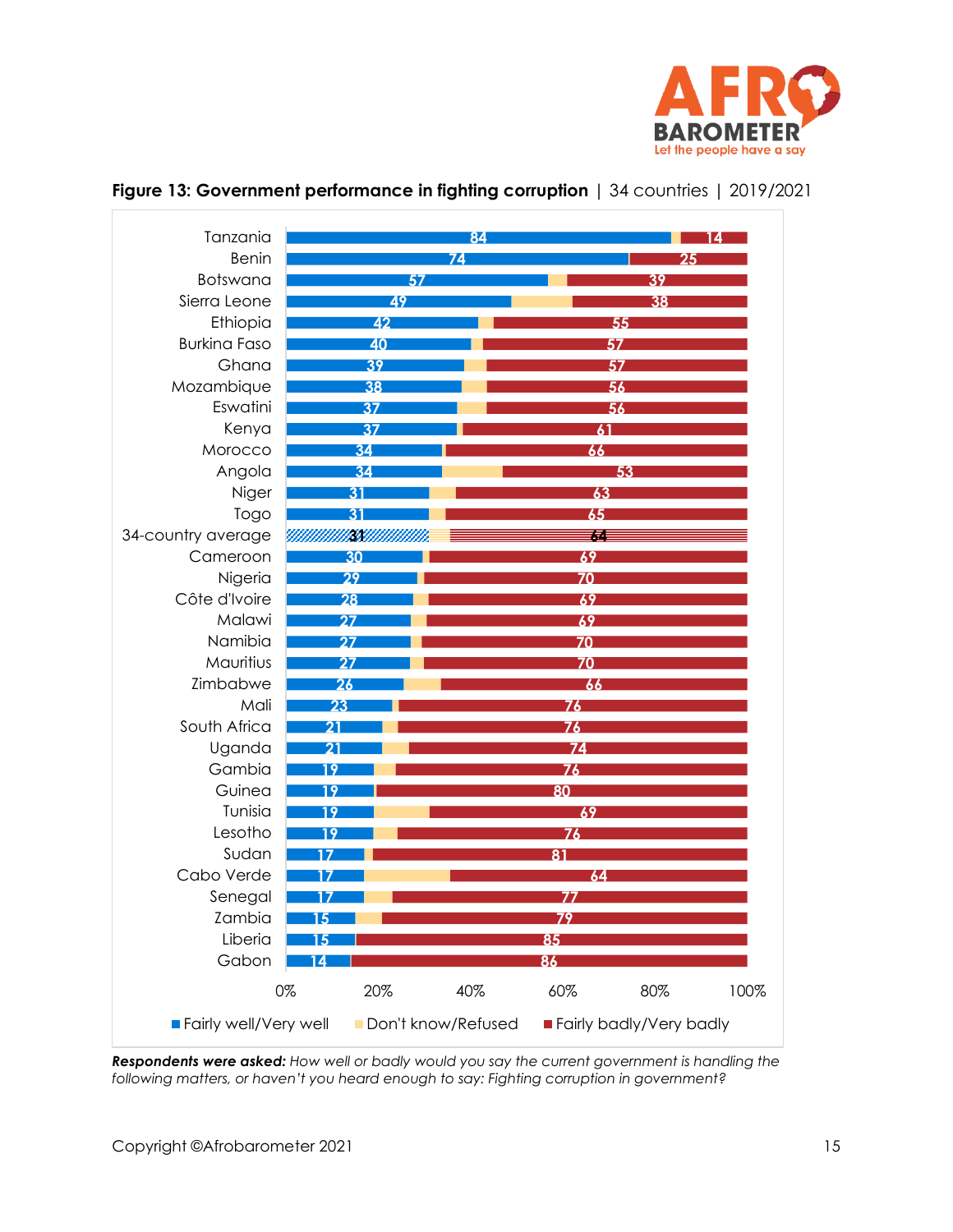



<span id="page-15-0"></span>**Figure 14: Change in approval of government performance in fighting corruption (percentage points)** | 30 countries | 2011-2021

*Figure shows the change (in percentage points) between survey rounds in 2011/2013 and 2019/2021 in the proportion of respondents who say the government is handling the fight against corruption "fairly well" or "very well." Positive numbers indicate increases in approval.*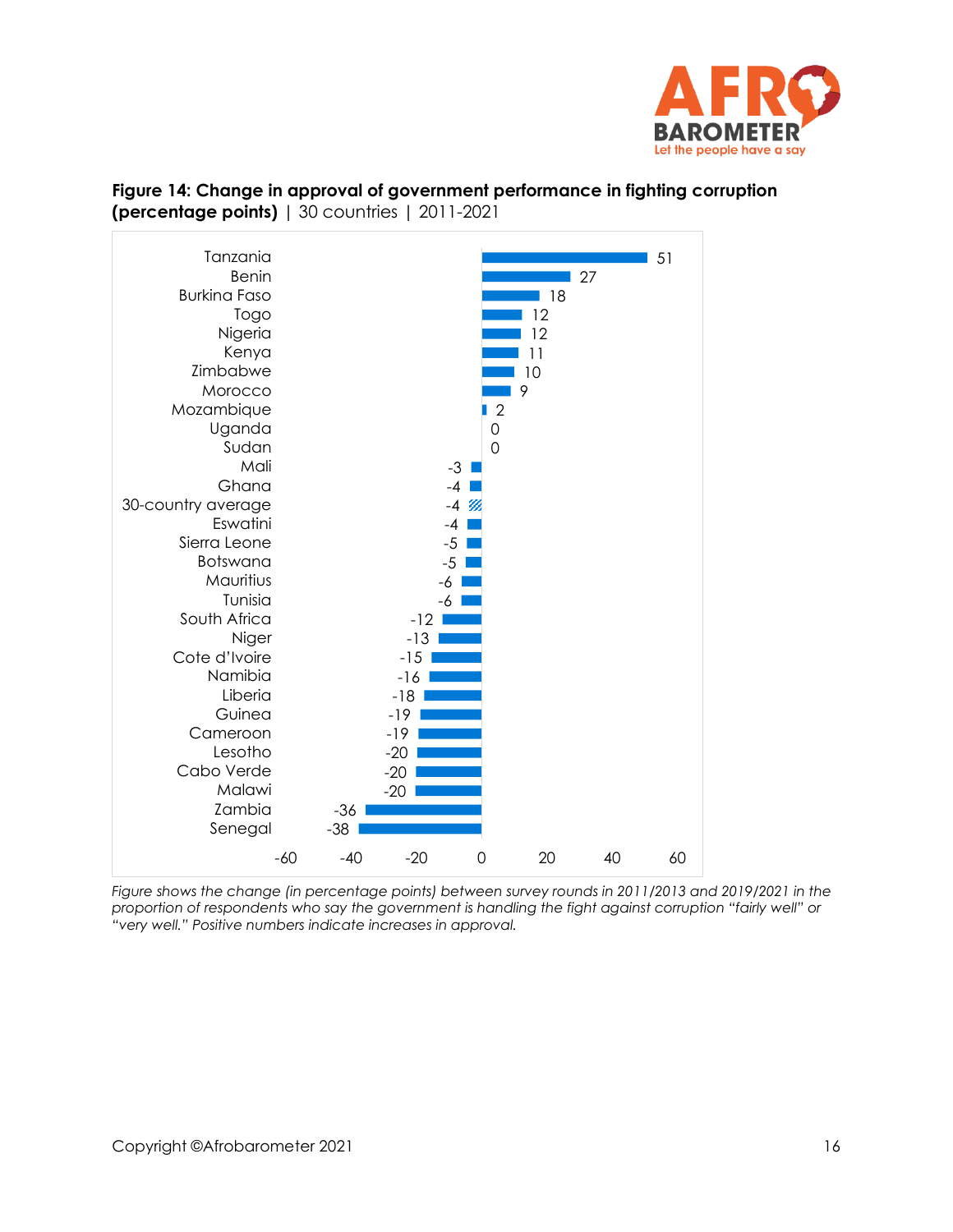

# *Fear of retaliation*



# <span id="page-16-0"></span>**Figure 15: Do you risk retaliation if you report corruption?** | 34 countries | 2019/2021

*Respondents were asked: In this country, can ordinary people report incidences of corruption without fear, or do they risk retaliation or other negative consequences if they speak out?*



# <span id="page-16-1"></span>**Figure 16: Risk retaliation if report corruption** | 34 countries | 2019/2021

*Respondents were asked: In this country, can ordinary people report incidences of corruption without fear, or do they risk retaliation or other negative consequences if they speak out? (% who say they risk retaliation)*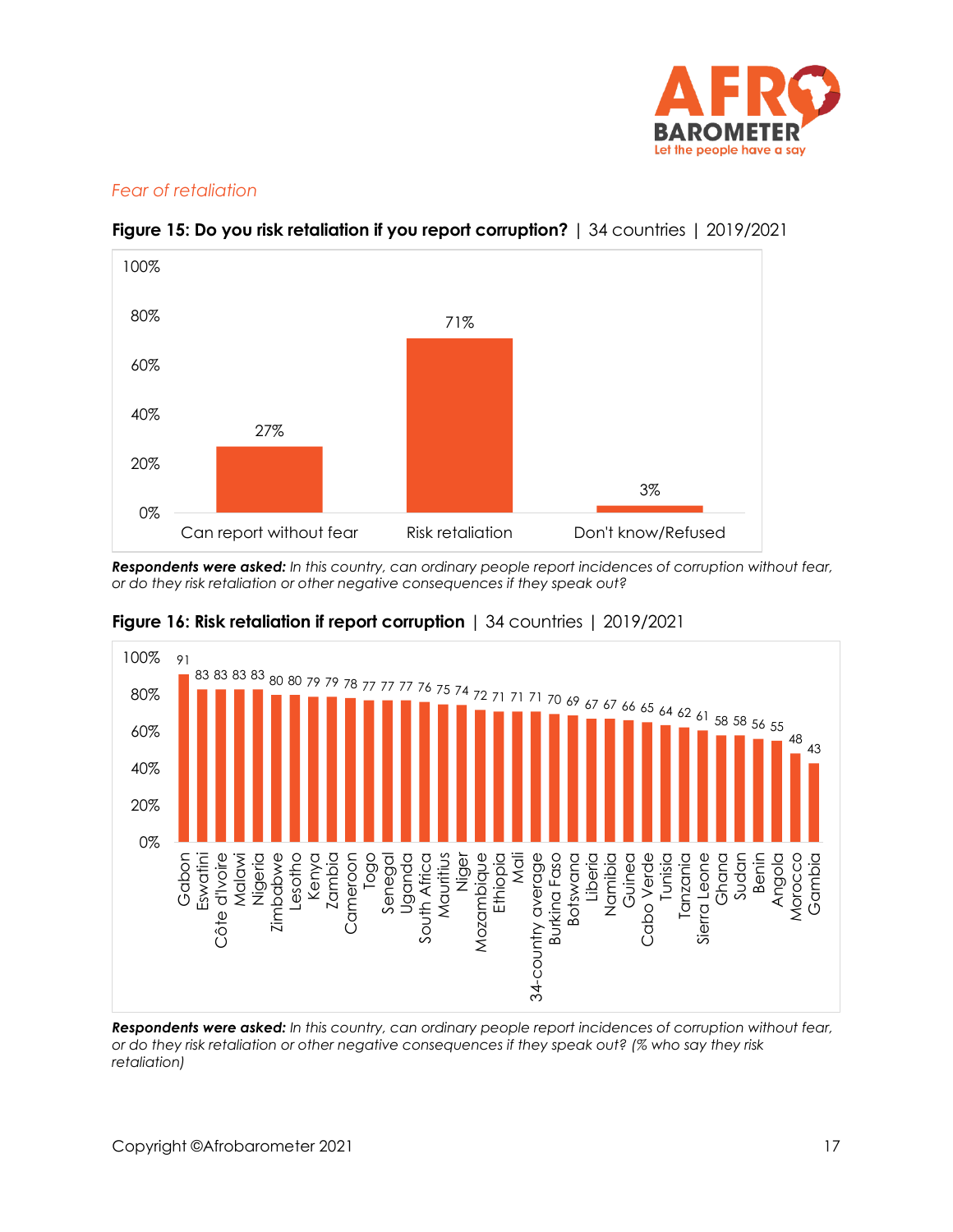

# **References**

- Alberts, D. (2020). [South African court postpones hearing of Jacob Zuma's corru](https://www.bloomberg.com/news/articles/2020-12-08/south-african-court-postpones-hearing-of-zuma-corruption-trial)ption trial. Bloomberg. 8 December.
- Arun, N. (2019)[. State capture: Zuma, the Guptas, and the sale of South Africa.](https://www.bbc.com/news/world-africa-48980964) BBC. 14 July.
- Chingono, N. (2020). [Zimbabwe health minister facing coronavirus corruption charge sacked.](https://www.theguardian.com/global-development/2020/jul/09/zimbabwe-health-minister-facing-coronavirus-corruption-charge-sacked) Guardian. 9 July.

Dhaysane, M. (2020). [Somalia jails 4 health officials over corruption.](https://www.aa.com.tr/en/africa/somalia-jails-4-health-officials-over-corruption/1951561) Anadolu Agency. 24 August.

- Financial Times. (2020). Africa's Covid-[19 corruption: 'Theft doesn't even stop during a pandemic.'](https://www.ft.com/content/617187c2-ab0b-4cf9-bdca-0aa246548745) 31 August.
- Fleming, S. (2019). [Corruption costs developing countries \\$1.26 trillion every year -](https://www.weforum.org/agenda/2019/12/corruption-global-problem-statistics-cost/) yet half of EMEA [think it's acceptable.](https://www.weforum.org/agenda/2019/12/corruption-global-problem-statistics-cost/) World Economic Forum. 9 December.
- Iceland Review. (2020)[. Fishrot files investigation closed in Namibia, further arrests expected.](file:///C:/Users/BrianHoward/Documents/Afrobarometer/Global%20releases/R8/First%20half%20(18%20countries)-sept20/Corruption-oct20/Fishrot%20Files%20Investigation%20Closed%20in%20Namibia,%20Further%20Arrests%20Expected) 14 December.
- Malalo, H. (2020)[. Kenya anti-graft agency slams procurement of COVID-19 equipment.](https://www.reuters.com/article/us-kenya-corruption/kenya-anti-graft-agency-slams-procurement-of-covid-19-equipment-idUSKCN26F3CC) Reuters. 24 September.
- Rubio, D. F., & Andvig, E. (2019). [Serious about sustainability? Get serious about corruption.](https://www.weforum.org/agenda/2019/09/serious-about-sustainability-get-serious-about-corruption/) World Economic Forum. 23 September.
- Sanny, J. A.-N., & Logan, C. (2020). Citizens' negative perceptions of police extend well beyond Nigeria's [#EndSARS.](https://afrobarometer.org/sites/default/files/publications/Dispatches/ad403-negative_perceptions_of_police_go_well_beyond_nigeria-afrobarometer_dispatch-v4-5nov20.pdf) Afrobarometer Dispatch No. 403.
- United Nations. (2019)[. Corruption and the sustainable development goals.](https://doi.org/10.18356/9b4bda79-en) In World Public Sector Report 2019.
- Zenda, C. (2020). 'Fish-[rot' scandal stink reaches far beyond Namibia's shores](https://www.fairplanet.org/story/%E2%80%98fish-rot%E2%80%99-scandal-stink-reaches-far-beyond-namibia%E2%80%99s-shores/). Fair Planet. 16 November.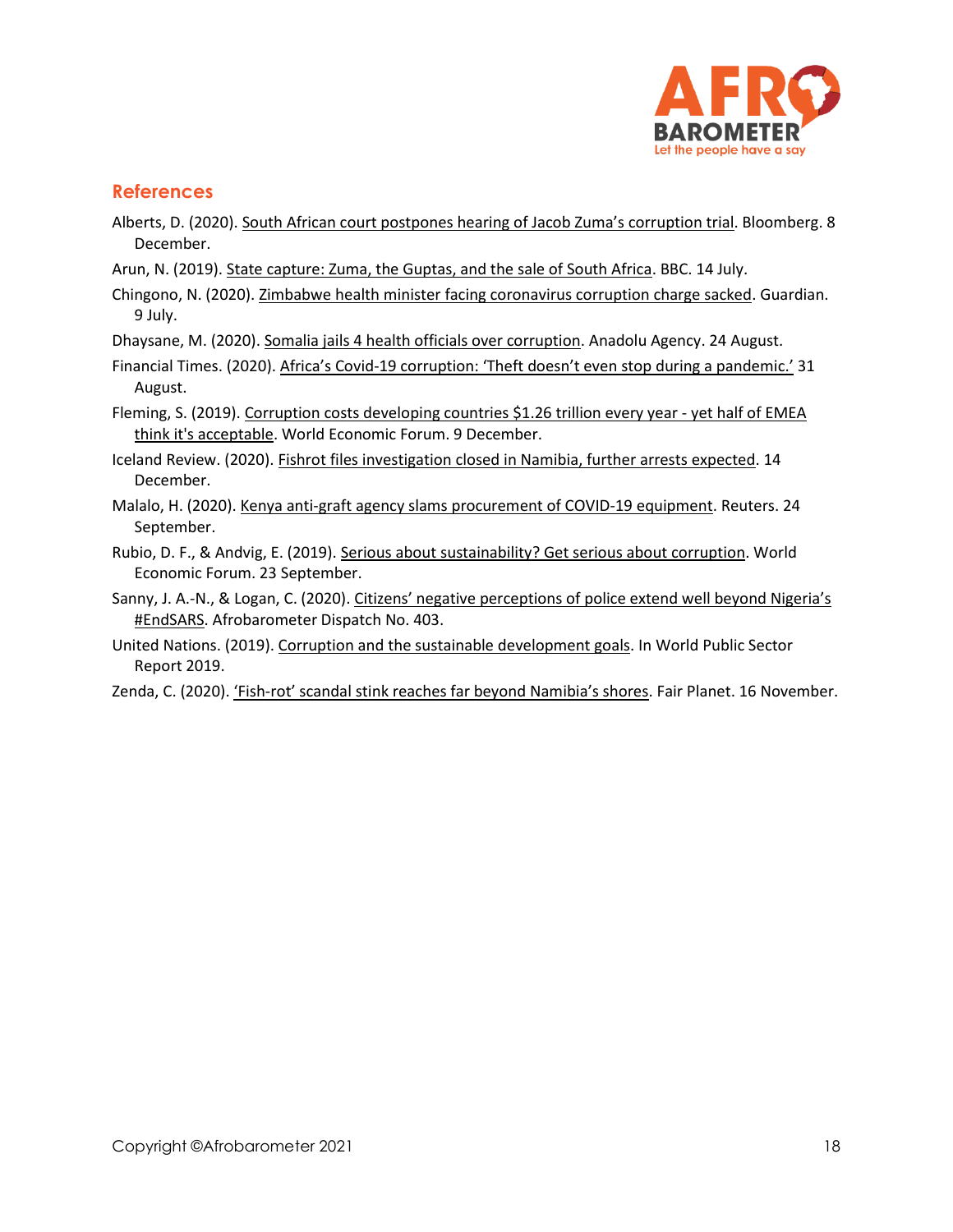

# **Appendix**

# **Table A.1: Afrobarometer Round 8 fieldwork dates and previous survey rounds**

| <b>Country</b>      | <b>Round 8 fieldwork</b> | <b>Previous survey rounds</b>            |
|---------------------|--------------------------|------------------------------------------|
| Angola              | Nov.-Dec. 2019           | N/A                                      |
| <b>Benin</b>        | Nov.-Dec. 2020           | 2005, 2008, 2011, 2014, 2017             |
| <b>Botswana</b>     | July-August 2019         | 1999, 2003, 2005, 2008, 2012, 2014, 2017 |
| <b>Burkina Faso</b> | Dec. 2019                | 2008, 2012, 2015, 2017                   |
| <b>Cabo Verde</b>   | Dec. 2019                | 2002, 2005, 2008, 2011, 2014, 2017       |
| <b>Cameroon</b>     | Feb.-March 2021          | 2013, 2015, 2018                         |
| Côte d'Ivoire       | Nov. 2019                | 2013, 2014, 2017                         |
| <b>Eswatini</b>     | March-April 2021         | 2013, 2015, 2018                         |
| Ethiopia            | DDc. 2019-Jan. 2020      | 2013                                     |
| Gabon               | Feb. 2020                | 2015, 2017                               |
| Gambia              | Feb. 2021                | 2018                                     |
| Ghana               | Sept.-Oct. 2019          | 1999, 2002, 2005, 2008, 2012, 2014, 2017 |
| Guinea              | Nov.-Dec. 2019           | 2013, 2015, 2017                         |
| <b>Kenya</b>        | August-Sept. 2019        | 2003, 2005, 2008, 2011, 2014, 2016       |
| Lesotho             | Feb.-March 2020          | 2000, 2003, 2005, 2008, 2012, 2014, 2017 |
| <b>Liberia</b>      | Oct.-Dec. 2020           | 2008, 2012, 2015, 2018                   |
| <b>Malawi</b>       | Nov.-Dec. 2019           | 1999, 2003, 2005, 2008, 2012, 2014, 2017 |
| <b>Mali</b>         | March-April 2020         | 2001, 2002, 2005, 2008, 2013, 2014, 2017 |
| <b>Mauritius</b>    | Nov. 2020                | 2012, 2014, 2017                         |
| <b>Morocco</b>      | Feb. 2021                | 2013, 2015, 2018                         |
| Mozambique          | May-July 2021            | 2002, 2005, 2008, 2012, 2015, 2018       |
| <b>Namibia</b>      | August 2019              | 1999, 2003, 2006, 2008, 2012, 2014, 2017 |
| <b>Niger</b>        | Oct.-Nov. 2020           | 2013, 2015, 2018                         |
| <b>Nigeria</b>      | Jan.-Feb. 2020           | 2000, 2003, 2005, 2008, 2013, 2015, 2017 |
| <b>Senegal</b>      | Dec. 2020-Jan. 2021      | 2002, 2005, 2008, 2013, 2014, 2017       |
| <b>Sierra Leone</b> | <b>March 2020</b>        | 2012, 2015, 2018                         |
| Sudan               | Feb.-April 2021          | 2013, 2015, 2018                         |
| <b>South Africa</b> | May-June 2021            | 2000, 2002, 2006, 2008, 2011, 2015, 2018 |
| <b>Tanzania</b>     | Feb.-March 2021          | 2001, 2003, 2005, 2008, 2012, 2014, 2017 |
| <b>Togo</b>         | Dec. 2020-Jan. 2021      | 2012, 2014, 2017                         |
| <b>Tunisia</b>      | Feb.-March 2020          | 2013, 2015, 2018                         |
| <b>Uganda</b>       | Sept.-Oct. 2019          | 2000, 2002, 2005, 2008, 2012, 2015, 2017 |
| Zambia              | Nov.-Dec. 2020           | 1999, 2003, 2005, 2009, 2013, 2014, 2017 |
| Zimbabwe            | April-May 2021           | 1999, 2004, 2005, 2009, 2012, 2014, 2017 |